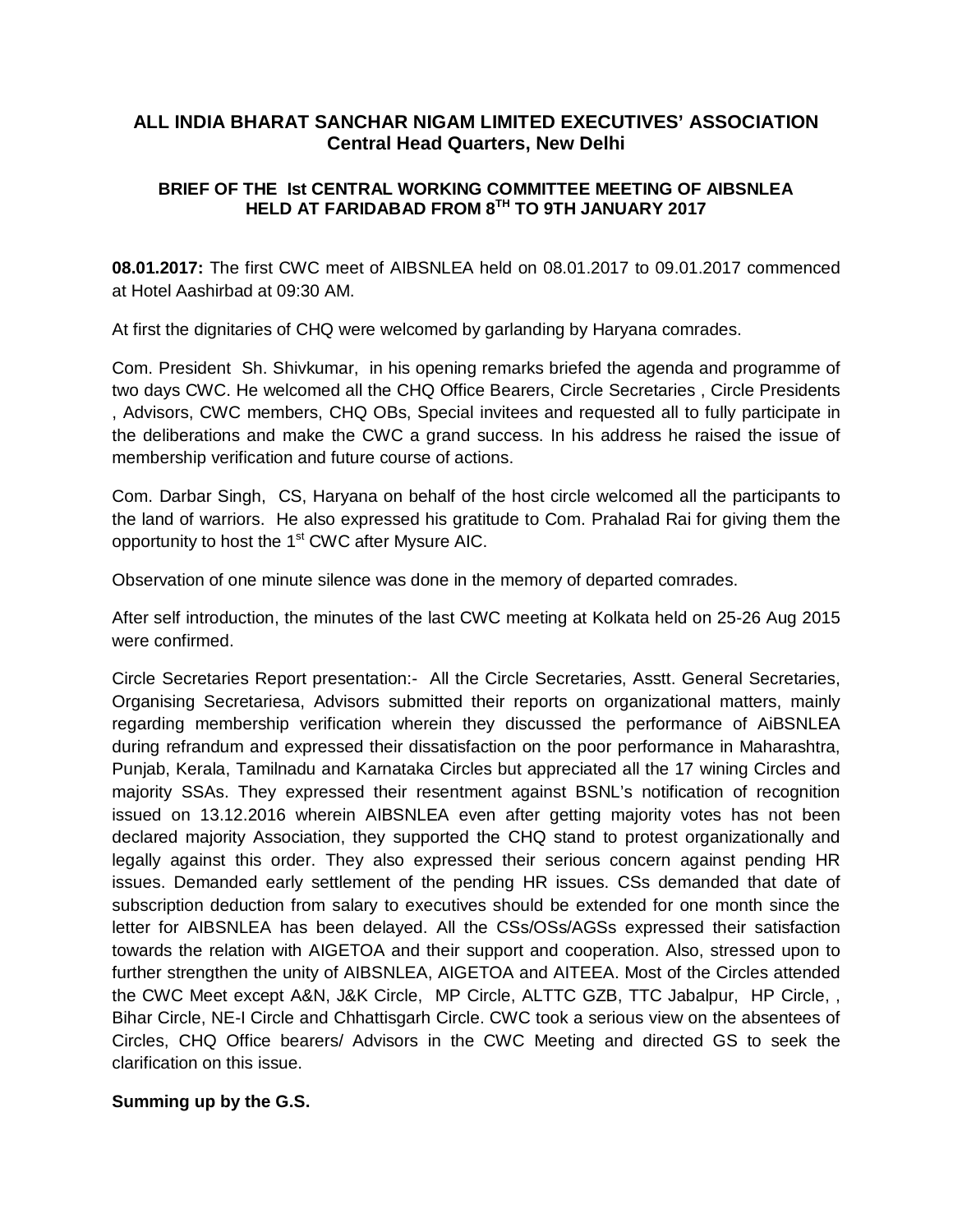While summing up the issued raised by the Circle Secretaries, G.S. explained the status of the cases with the rulings on the subject, stand of the BSNL Corporate Office and the actions taken by the Association to settle the cases. GS mentioned that the points which are not covered in the report are being addressed while summing up and the remaining points will be covered in the GS report.

Com. GS expressed that the AIGETOA and AITEEA has extended their unconditional support to AIBSNLEA in true sense during his visits in the entire country and it is our duty to protect their interests and to settle their issues.

Com. GS expressed the positive meeting outcome with Dir (HR) on 06.01.2017 with the GS AIGETOA, GS AITEEA and Him. He also told about the calls of Organizational Action Programs given by the United Forum and the reason to defer the same.

Meeting on 08.01.2017 ended with dinner.

09.01.2017:- Meeting again resumed at 10:00 AM on Monday.

The audited account for the period 15.06.2016 to 06.01.2017 was submitted by Com. Rajpal AGS (F) on the behalf of Com. T.C. Jain, FS CHQ. After some discussions and queries by the members, this has been replied by GS. The account was approved unanimously.

Com. A.K. Kaushik, GS TEAM, MTNL New Delhi and Com. M.K.Bagchi, Ex-GS, JETA(I) graced the occasion.

Com. GS Prahlad Rai again deliberated regarding the membership verification and replied about the queries raised by the Circle Secretaries. Com. GS told that we expected 500 more votes in AP/Telangana. He praised the efforts of CS CHTD in MV. He told that CHQ only provided that publicity material only in Delhi. Com. GS told that CHQ has put the publicity material on its site for the use of Circles by downloading it. On the suggestion given by the CS corporate office to dissolve the consultants, GS replied that only AIC can take the decision in this regard. GS told that the OB has only the right to take only one post. He has to resign from another post within 6 months.

AIGETOA and AIBSNLEA relations, Com. GS told that we are going as per MoU and it is a moral binding. On subscription deduction of AIGETOA members, GS informed that the same will discussed in joint meeting. On KTD's query GS assured to more peruse for early CPCs.

GS asked CS Haryana to immediately form the district body in Gurgaon. Com. GS told that our intention is only that DPCs should be expedited and should not be delayed. We pleaded to honor the DoPT instructions in this regard.

GS congratulated to CS NE-II and assured to pursue for uniform 1 year tenure period on his demand.

GS congratulated the CS Orissa and advised to make more members from Engg in Orissa. GS also assured to peruse for soft tenure in Orissa.

GS showed his dissatisfaction about Punjab Circle and advised to make more strength. GS advised the UPW circle to make good relations with SNTTA leaders to enroll more members in JTO promote cadre.GS informed that the TTA to JTO outsider pay anomaly case is under consideration.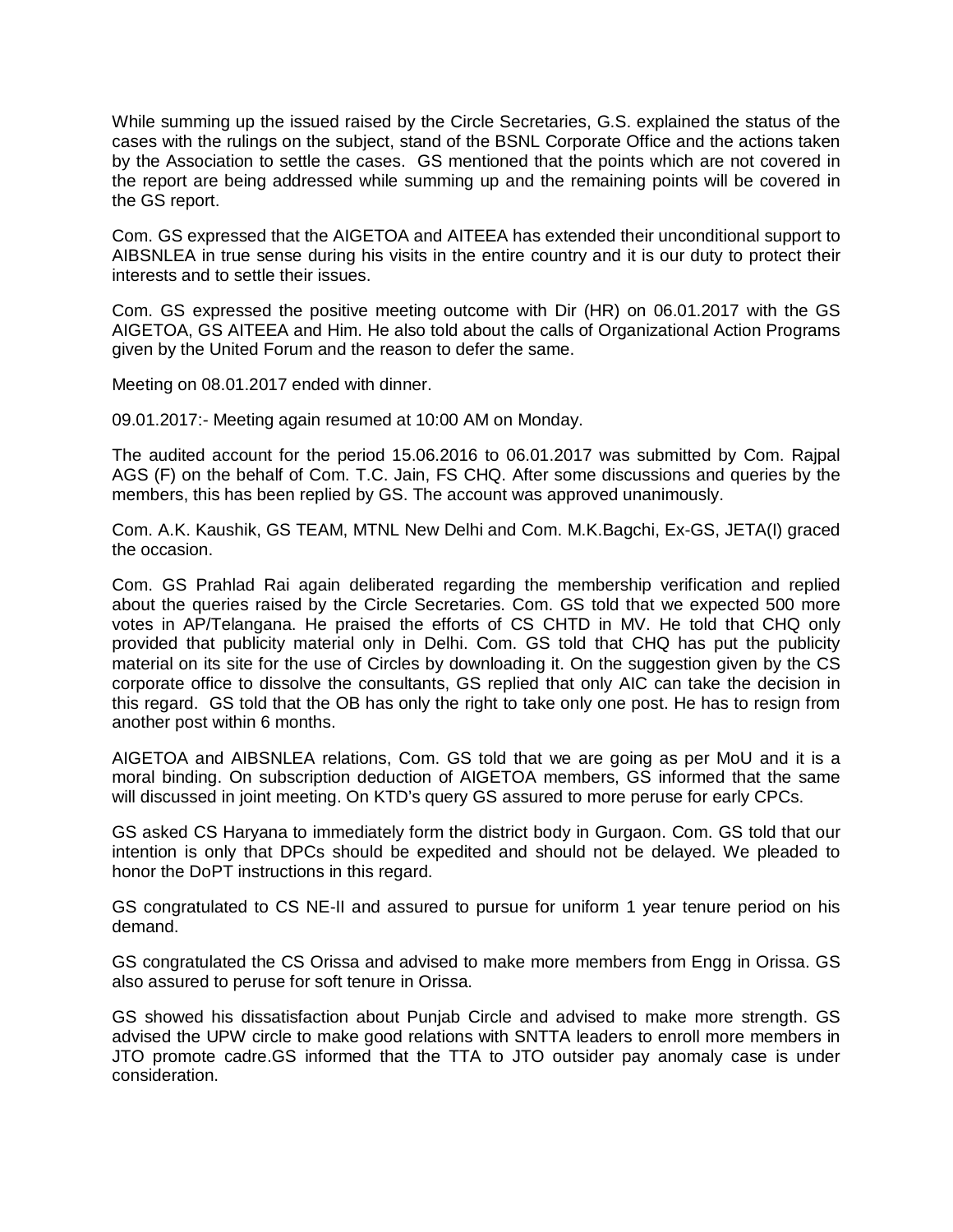GS show his great dissatisfaction about our performance in MH, PB, TN, KRL and advised to hold their circle conferences within 3 monts. GS also advised to hold the pending conferences within 3 months in all respective circles.

#### **JOINT MEETING WITH AIGETOA AND AITEEA.**

GS AIBSNLEA welcomed all the dignitaries from AIGETOA and AITEEA in the joint meeting. The meeting was also graced by veteran leders Com. M.K.Baghi, Ex-GS, JETA(I) and Com. A.K. Kaushik, GS, TEAM(MTNL).

GS AIBSNLEA in his speech deliberated the scenario after post MV and explained the reasons about giving the call for the organizational action programs. He explained that how the BSNL Management is denying the justice to around 55% of Executives, so we demanded the status of 2<sup>nd</sup> Majority Association status to AIBSNLEA. He elaborated that our promotion aspects are at a very bad position and other issues are also lingering i.e. pay loss to post 2007 and 2008 batches, Standared pay scales E-2 and E-3, CPSU Cadre Hierarchy issues, pending CPCs are the issues of our concern. He provide the examples that how the Executives' were suffering in the absence of BSNLMSRR. Now the same stagnation is being tried to created by BSNL Management by DGM and MT recruitment. Due to same the career of our youngster is at bay. Whereas our sister Association is supporting MT/DGM. On superannuation benefit GS AIBSNLEA told that we are firm mindset that remaining 12% should immediately to be extended to the BSNL DRs. He elaborated pending DPCs JTO to SDE, SDE to DE, DE to DGM, JAO to AO, AO to CAO, CAO to DGM etc and the frustration in the mindset of Executives. The Management has not the will power to take the initiatives. JTO to SDE LDCE promotions are pending due to absence of the modification in SDE RR. 50% posts of CAO MT posts is not diverting in Seniority quota. GS highlighted the discriminatory attitude of BSNL Management in our career prospects.

GS shown his grave dissatisfaction of the non conduction of the meeting of the HR Committee. On 27-28 Dec 2016 Dharna, GS had shown his dissatisfaction and accepted that due to this we somehow lost our bargaining strength. He appealed all to implement always the agitational programs in full swings. He told about the CMD's intervention and meeting with Dir(HR) thereafter on 06.01.2017. He explained about UF stand on EPP intact stand that is every time bound after 5 years as per EPP. Dir HR assured to take up all cases in next HR committee meeting.

He also appealed regarding subscription deduction from salary issue and told that our DS/CS should make efforts for early submission of forms to DDOs. He appealed AIGETOA to be aware and take some policy in this regard to stop churning from AIGETOA. He suggested to make the deposit the subscription of their members in AIBSNLEA account and after that the same will be deposited to AIGETOA account.

Com. GS told that the youngsters are the future of this BSNL and this Organization and assured that AIBSNLEA is always in your favor. He gave the suggestion for the merging both of the three Associations for the better future of the Executives.

Com. GS wishes for the best future of the Executives.

**GS AIGETOA Com. Ravishil:-** He endorsed the view of GS AIBSNLEA. He accepted that we can grab more votes. We won in majority circles but we could perform better. Now time has come to carry forward the agenda of UF. On subscription issue he told that there is a reluctancy on this issue by the Mgmt. He told that Management has supporting the SNEA by hitting below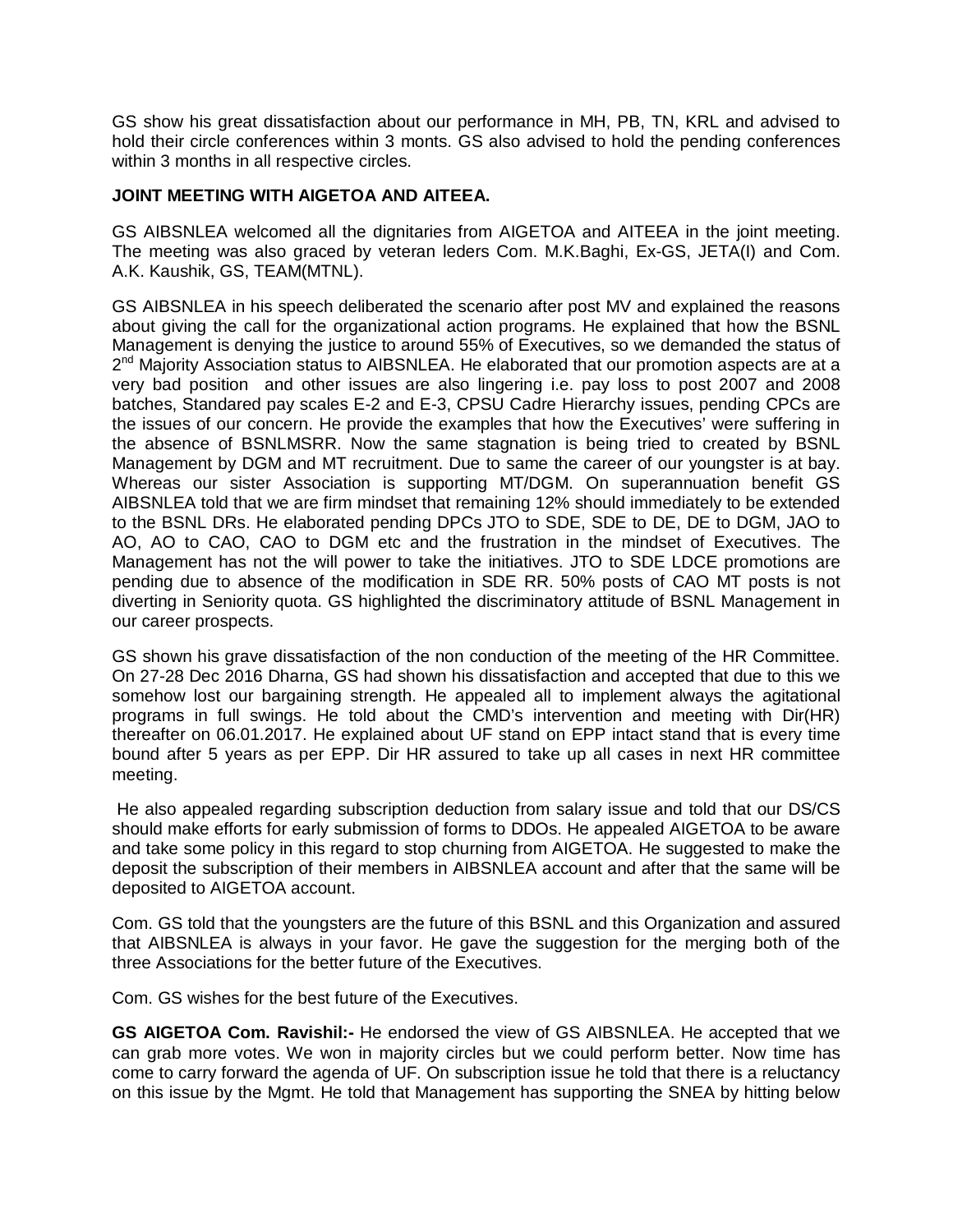the belt on us. On audio clip whatsapp issue he told that this episode was win for us rather as a loss. On merger issue he told that we have not any problem with AIBSNLEA but CWC is not the appropriate place to discuss it and AGM is the right place. He told that whoever is doubt on the persuation of GS AIBSNLEA is a fool. He informed that during MV a lot of pressure he faced but he always insisted to firm on the UF existence. He expressed on gratitude , thanks for the cooperation to the AIBSNLEA for the support it extended to AIGETOA and assured for the same harmony and coordination in future. He hoped that legal action will help us and at last he extend his sincere thanks to AIBSNLEA friends.

**Com. GS AIBSNLEA** explained the high efforts of Com. M.K.Bhagchi for changing and pay revision of the JE cadre to JTO cadre by a historic struggle and define the work according to rule in the year 1986-87 when Com. M.K. Bagchi was the General Secretary of JETA(India) .

**Com. Manoj Singh, GS AITEEA:-** He appreciated the efforts of GS AIBSNLEA for his persuasion inspite of his family problems. He shown his dissatisfaction on dividing the JTO's pay scale in 3 different figures. He told the neglecting attitude of GS SNEA on Rs. 22820/- pay issue. He praised the spirit of GS AIBSNLEA for the issues of AITEEA's. He told the reasons for supporting the AIBSNLEA in the process of MV. He described about the pressure practices adopted by SNEA to gaining the support of AITEEA even after the MV. He told about the lacunas on the word 'Majority' in referendum rules. He told about the organizational action programs conducted by UF. He informed about the positive meetings with Dir (HR) and UF Executives. He expressed the reason to defer the indefinite Dharna program w.e.f 10.01.2017.

He told that the prime agenda of AITEEA is to end the discrimination in the Executive fraternity. He condemned SNEA and Management for issuing the deputation ending orders of BSNL DR JTOs. He expressed his sincere thanks to GS AIBSNLEA and GS AIGETOA for their unconditional support.

**Vateran leader Com. M.K. Bagchi-** He told that he is feeling very happy to see the faces of his old friends. He thanked com. Prahlad Rai for inviting him in the joint meeting. He told that AIBSNLEA has won in many of the Circles/SSAs. He advised to take the lesson from this defeat. He told that he is witness that all the members are enough mature to look forward. He praised the GS AIGETOA and GS AITEEA for their strong conviction. He told that we should think thoroughly on our every action. He opined that now time has come to take the action on making correct the past errors. He emphasized to make strong the Circle organization to make the whole organization stronger. He told that we can't be strong unless our circle is strong. This is to be ensure before MV.

On agitation point he told that the legal and agitational approach should not be take place on same time. Now agitation has stopped so now we can approach to court of law. He told that GS AIBSNLEA is competent enough to make the organization stronger. He told that some mistakes are very dangerous and we should avoid them. He told that he always denied to accept E1 pay scale in the starting of Executive. He advised to formulate the demand in such a manner to protect the interest of both old and young comrades. He stressed on the inter Association unity. He told that some persons are always wants to take credit; they are not interested in hard work. He provide the examples of railway strike that we should not bother about the MV results and should work at ground level. He told that the GS is always dependent on his members. Organization base level is very important. At last he concludes and hopes that soon you will regain the lost glory of our organization.

**Shri A.K. Kaushik GS TEAM MTNL-** He make requested to not address him in veteran. He told that he has heard the entire deliberations and he told that every success lies in the failure. He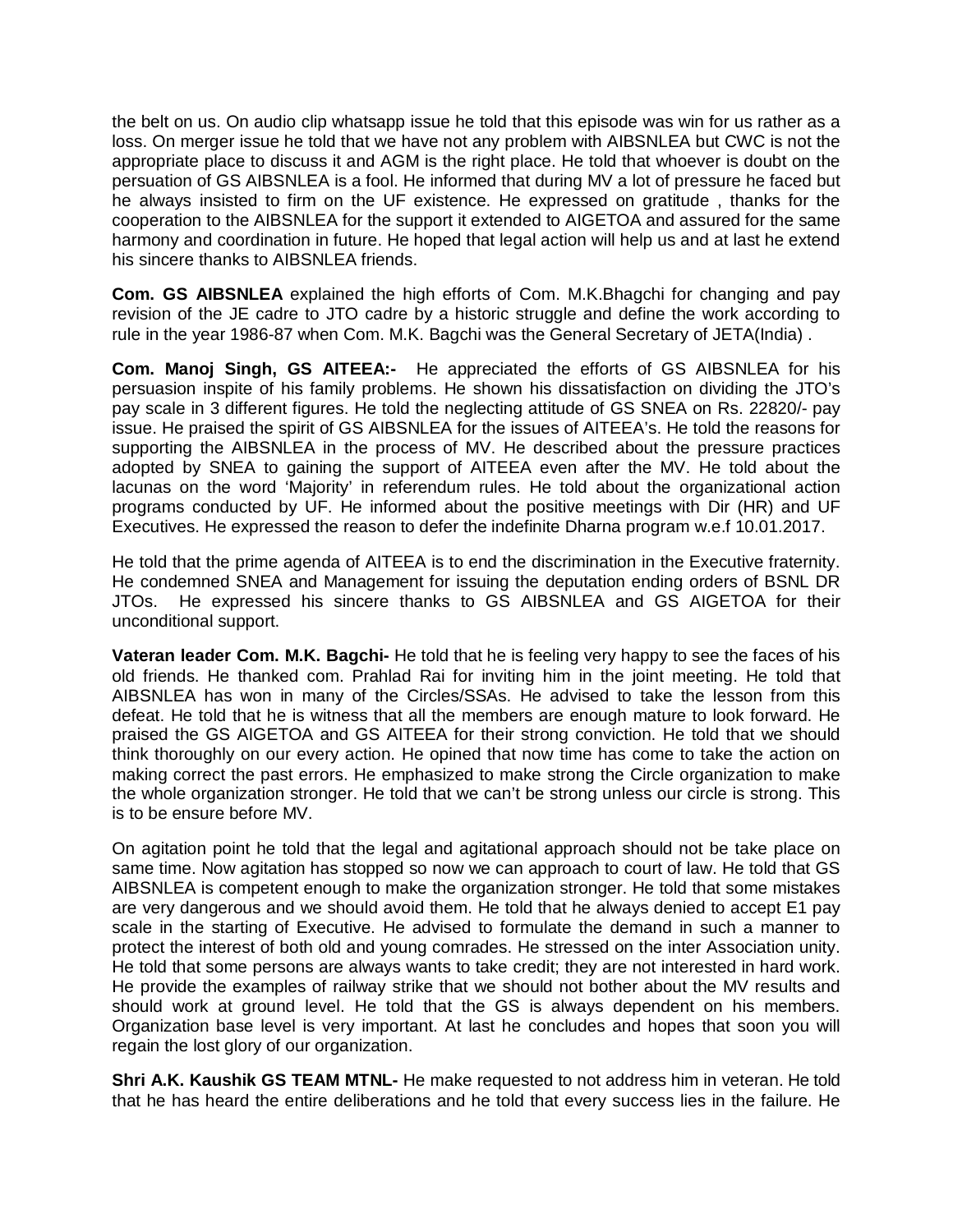hope that we will also learn with our failure. He talked about the culture of JETA and TESA and the significant changes after the formation of BSNL. He told that we should show the strong bonding. He stressed that the pay discrimination in the same cadre initial recruitment should be stopped. He told that this is happen earlier also at the time of JETA. He told that we are ONE otherwise Management will play with us. He told that we are having key of this department in our hands. He appealed all the younger friends to make command on the technology. He told that we have lost our grips over the system. He told that example of the MTNL and its present financial situation. He appealed that the MV process is the separate matter. He told that the management is exploiting us because we have lost the grip over the system. He expressed that there should not be any difference in the pay scales of BSNL and MTNL. He questioned on the recruitment of MT/DGM in spite of having sufficient internal talent. We are not going to accept any pay scale below E2.

He stressed that this is the high time to come under the single umbrella. Our policy should be same. We should come over with our difference of opinions. We have to understand each other. He told that weak person can't win but definitely delay the victory. He told that Department is always playing divide and rule tactics.

He sincerely appeals to be united and gripped over the technology. He told that this grip only provide the strength to the Executive's fraternity. He hoped that definitely we can turn the table and win the battle. He appealed to use the energy in right direction.

**AITEEA President Ashish Kumar**- He thanked to Com. P.Rai and Com Bhagchi and Com. Kaushik for the valuable guidance. He told that the today truth is the happy employee is the productive employee. He deliberates the importance of the participative management. He emphasized that unity with diversity is also a good thing. Leadership is not an easy task. He appealed for the ground support.

VP AIGETOA Com. Veerbhadra Rao appealed to pass the deliberation to the ground level members for making the more strong the organization.

At last of the meeting an interactive session was organized for the benefit of the each of the participants and to make the better co-ordination among the members.

Com. Prasun made the suggestion that Diploma holder TTA to JTOs should be the members of AIBSNLEA and degree holders to AIGETOA. Com. Ravishil replied that this will create dilemma among the mindsets of the members and another Association may take advantage. Many members impressed upon the need of merging of the AIBSNLEA, AIGETOA and AITEEA. Com. GS AIBSNLEA suggested GS AIGETOA that if the Kolkata court case doesn't come in favor then even they have the option to use the platform of AIBSNLEA. He suggested for the merger of both the three Associations because HR issues are pending badly. He gave the suggestion to register a new Association and fight the next referendum under that banner.

Com.Shivkumar Pathak, Com. CS MP AIGETOA, Com. M.K.Morodia CS AIBSNLEA Rajasthan, Com Sukaisema CS AIBSNLEA NE-II also expressed their views on the merging the Association. Com. Ravishil stressed that there must be a body of both the Associations in each of the SSA.

Com. GS AIBSNLEA expressed his resentment against the viral audio tapes of Com. R.P.Shahu. Com. Ravishil informed that the CWC of AIGETOA has condemned the same and decided to take the action as per their constitution.

Com. Rakesh CS AIGETOA requested to post an efficient CGM in NE-II Circle.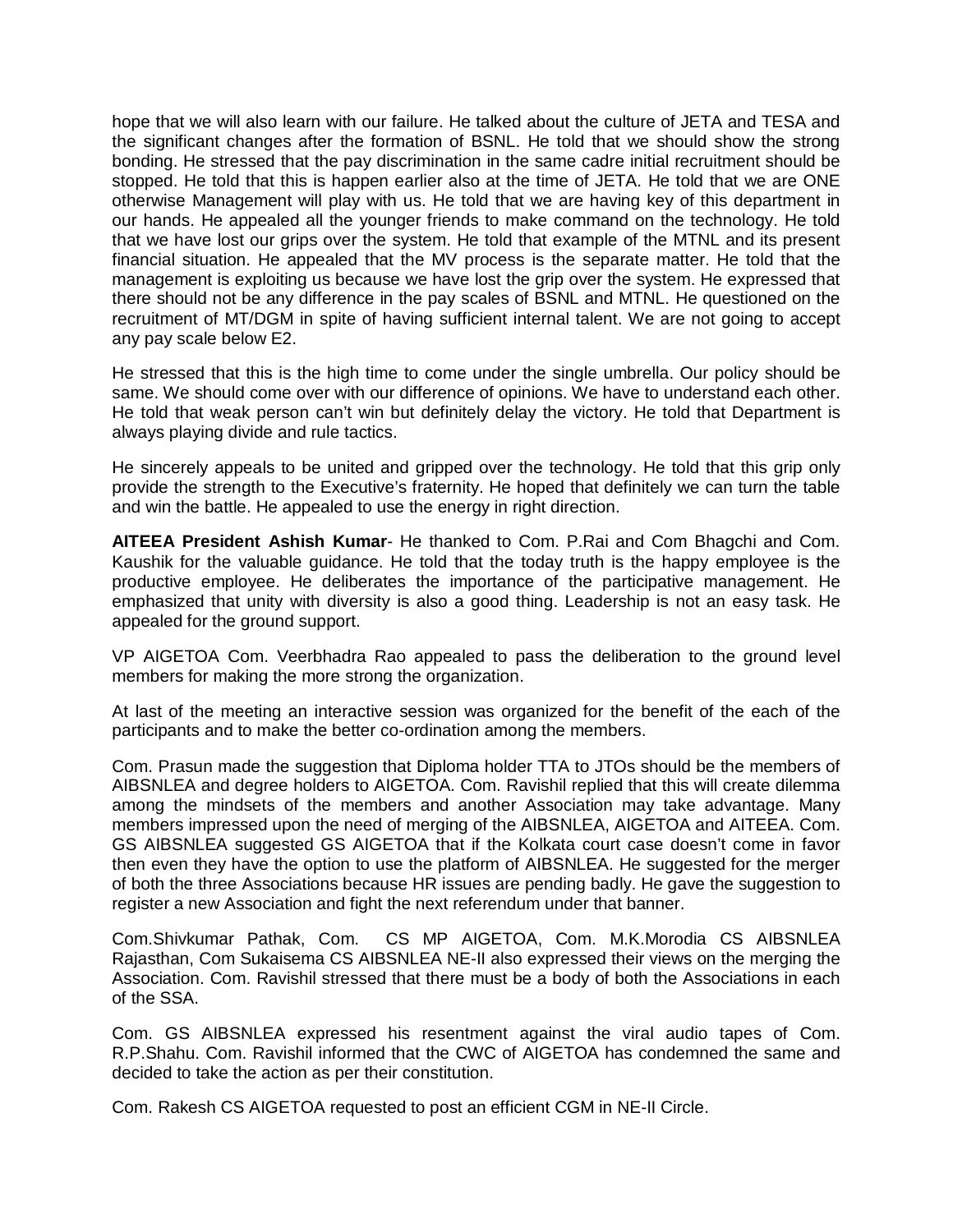Com. Ajay Kaswan , AGS(DR) tell the significance of the subscription in today's scenario.

Com. Laxman Bhanot, President AIGETOA CHQ extended the vote of thanks. He requested to all to continue the co-operation and extend it to SSA level also. He suggested not to make hurry in any process.He elaborated the news of LICE JTOs on the both of the Association's website.

#### **Joint Meeting Ended**

**AIBSNLEA CWC meeting continued**: The GS report was discussed in after the joint meeting. GS stressed to collect the legal fund of Rs 200/member for meeting the legal. Sr. advocate always asked the higher fees per appearance. GS appealed all the CS to provide maximum orders of diaries by the process of negotiations as per local situation.

The welfare scheme plan has been discussed and decided to launch the scheme immediately w.e.f. 01.01.2017. The provisions are as under:-

The discussion on CPSU cadre hierarchy was made.

Advisor(S) Com. Narendra stressed the need to settle the pay anomaly case of TTA to JTO outsider case to be perused vigorously. Advisor(S) Com. Narendra also stressed the gravity of this case.

Com. M.k.morodia stressed the need to issue the promotion orders from E5 to E6.

Com. Narendra expressed the dissatisfaction against the delay of the SDE RR approval from BSNL Board.

Com. Durairasan highlighted the issue of the eligibility of service issue for the left out cases.

Com. Morodia highlighted the issue of some DGMs who are making look after to the GMs even after the charge sheet of them.

Com. N.L.Sharma, AGS HQ raised the issue for making the Office Assistance regular. The proposal inline with NFTE and BSNLEU will be discussed and it will be finalized by CHQ.

Transfer of the permanent assets of the winding up the associations was was also discussed and com. GS shown that this is unfortunate that the assets are not still transferred. He insisted to handing over the assets to AIBSNLEA immediately. Com. GS taken stand to again persue the matter with the concerned GS and should issue the letter.

CWC unanimously resolved that Com. A K Rawat, Com Durai Rasan, Com. Shivkumar, Com B.S Reddy, Com. Rajpal will be committee members and the committee will meet com. Satyanarayana and persue for the transfers of assets.

Committee for persue the court case of TESA properties – Comprising Advisor Satish Kumar, AGS (HQ) Com. N.L. Sharma, AGS(F) Com. Rajpal Sharma and FS Com. T.C. Jain.

Next CWC meeting venue is decided at Trivandrum in Kerala. CP Kerala Com. Shyam Kumar makes the proposal which was unanimously accepted by the house.

On the issue of the Forum of BSNL Unions and Associations functioning in BSNL GS AIBSNLEA informed that NFTE is not the part of the Forum and BSNLEU is more closely associated with SNEA and SNTTA is affiliated with BSNLEU. GS told the Kerala issue example that in which manner the harassment of lady comrades taken place there by SNEA. So it is the